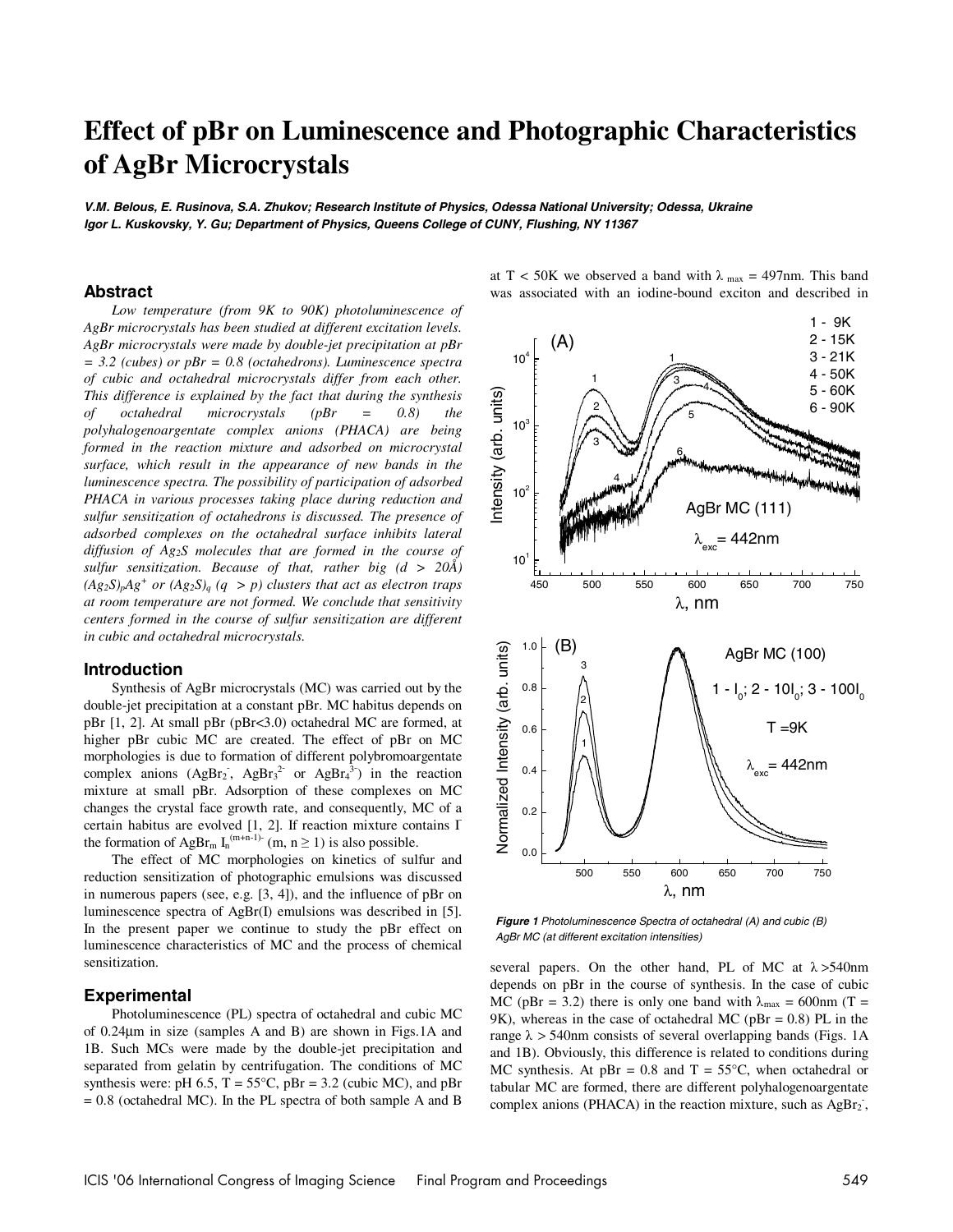$AgBr<sub>3</sub><sup>2</sup>$ , AgBr<sub>4</sub><sup>3</sup>, AgBrI, AgBr<sub>2</sub>I<sup>2</sup>. Not only high concentration of bromine ions, but also inefficient mixing can create their high local concentration [6] that facilitates the formation of PHACA. These complexes may be adsorbed on the surface of already formed octahedral MC consisting of (111) AgBr lattice faces.

It is well known that the (111) face represents alternate succession of Ag<sup>+</sup> and Br<sup>-</sup> layers. The distance between layers is 3.536Å. In the excess of Br ions in the reaction mixture the surface layer of MC consists of Br where single ions or islets of Ag+ ions are located. Negatively charged PHACA can be adsorbed on these  $Ag<sup>+</sup>$  islets (this is shown for  $AgBr<sub>2</sub>$  in Fig.2). In this case



Figure 2 Schematic Diagram of AgBr<sub>2</sub> complex adsorption on silver islet *(shown as a step)* 

negative charge of Br or I is partially compensated for by  $Ag^+$ ions. Configuration of this complex (Ag<sup>+</sup> ion is located above adsorbed Br ions) closely resembles arrangement where  $Ag<sup>+</sup>$  is located near negative surface step in cubic AgBr MC. Such a step is termed negative kink (-K) in [7]. According to quantum mechanical calculations [7], Ag<sup>+</sup> ion near -K or negative double kink (-DK) produces energy level for an electron below AgBr conduction band (ionization potential of Ag atom near -K is 3.72eV, and 4.01eV near -DK which is greater than AgBr conduction band (3.6eV)). These results are in good agreement with those obtained in Ref. 8, where it was shown that the silver ion located above two Br ions on the (111) face of AgBr MC is able to capture an electron.

Considering the above, it can be assumed that adsorbed PHACA, whose negative charge is partially compensated for by surface silver ions, can create electron traps. Then, it is possible that the adsorbed complexes can participate in reactions during MC synthesis and chemical sensitization of an emulsion. In turn, these interactions could alter complexes themselves. For example, as a result of some reducing process (either due to the reducing ability of gelatin or reduction sensitization), after an electron is localized by an adsorbed complex a silver ion or atom could be displaced from the complex into a neighboring position above or beside a silver ion of (111) face thereby creating  $Ag_2^+$ . It is plausible that such an event could also result from attraction between localized electron and interstitial silver ion. An electron in antibonding orbital could lead to the former process, whereas an electron in a bonding orbital could result in the latter process. A molecular  $Ag_2^+$  ion is a deep electron trap, after capturing an electron from a reducing agent it becomes Ag<sub>2</sub>. Such molecules

can stay by the remaining negatively charged fragment (NCF) of the adsorbed complex  $((\text{Br}\,\text{Br})_{\text{ads}})$  in the case of AgBr<sub>2</sub> complex), or migrate from it and aggregate to form a silver cluster (e.g., see Ref. 9). Transformation of the complexes can also take place in the course of sulfur sensitization due to interaction of Ag<sup>+</sup> ion from complex with sulfur sensitizer.

The mentioned NCF are efficient hole traps. Thus, simultaneous presence of adsorbed complexes and NCF on octahedral surface brings about creation of a whole system of



*Figure 3 The energy level scheme of some of the centers of AgBr MC (111): 1 - (PHACA)adse; 2 - (NCF)adsh; 3 - I0 ; 4 - +DK(Ag2S)2e; 5 - +DK(Ag2S)2Agne (n = 1 or 2). Here, e and h are electron and hole*  localized on shown centers. The energy levels are shown relatively to the *AgBr conduction (CB) and valence (VB) bands. Arrows indicate photoluminescence (PL) transitions with numbers, given in nm, specifying max of the corresponding PL band.*

electron and hole energy levels. Participation of these localized charge carriers in various recombination processes explains several overlapping bands observed in PL spectra of octahedral AgBr MC at  $\lambda$  > 540nm (Figs.1A and 3).

It has been shown previously (e.g., see Ref. 10) that if AgBr or AgBr(I) PL occurs as a result of recombination of a localized electron and a valence band hole (Lambe-Klick mechanism) or by donor-acceptor mechanism, then illumination of a sample by infra-red (IR) light brings about quenching without PL flash. The reason for this is liberation of electrons from localization levels (Fig.3, transition IR). The PL at  $\lambda = 560 - 580$  nm results from transitions a and b (Fig. 3) because in the case of octahedral AgBr MC optical quenching without PL flash is observed. As well known, I ion in the AgBr lattice point produces a hole localization level with  $E_A$ = 0.03 eV [11]. Thus, at T < 50K emission of octahedrons in the 570-580 nm range can result from recombination of an electron localized by the adsorbed complex with  $I^0$  (localization level depth is denoted E<sub>D</sub>). At T > 50K PL arises according to Lambe-Klick mechanism (Fig.3, transition a).

The radiation energy  $E_0$  of such a donor-acceptor pair transition (Fig. 3, transition b, PL band with  $\lambda_{\text{max}} = 580$  nm, E<sub>max</sub> = 2.14eV) is described by  $E<sub>g</sub>$  - (E<sub>D</sub>+E<sub>A</sub>) where E<sub>g</sub> is AgBr forbidden gap  $(E_g = 2.69 \text{eV}, T = 9 \text{K})$  and in the assumption that the Coulomb interaction is negligible because of the large distance between the donor and the acceptor. The value of  $hv_{\text{lum}}=$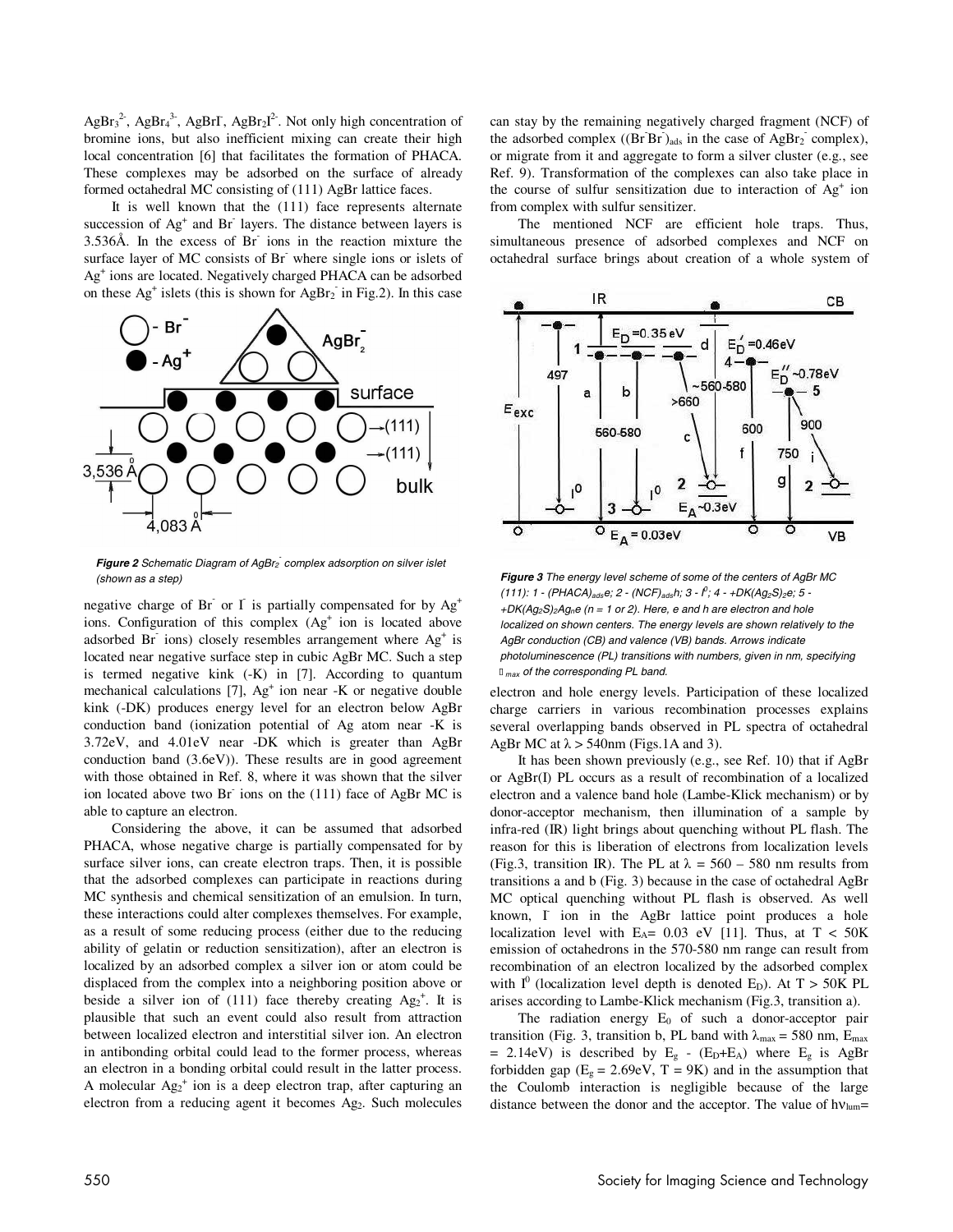$E_0$  is not the same as the photon energy ( $E_{\text{max}}$ ) corresponding to the PL peak. The reason is electron-phonon coupling in solids and in AgBr, in particular, during radiative recombination that also accounts for broad PL bands. The Huang-Rhys factor  $[12]$ , S<sub>0</sub> is considered a measure of electron-phonon coupling. If interaction of an electron with the lattice is weak  $S_0$  is small (when transition takes place without contribution of lattice vibrations  $S_0 = 0$ ). When radiation results from an exciton localized on iodine ion in AgBr  $S_0 = 9.64$  [11] (interaction with longtitudinal optical (LO) phonons having energy hv<sub>Lo</sub>=  $0.017$ eV). At large S<sub>0</sub> (S<sub>0</sub> >> 1) PL band has Gaussian shape,  $S_0 = p$ , where p is the number of phonons in electron-phonon coupling. In case of observed broad PL bands the energy difference  $E = E_0 - E_{max}$  can be evaluated by S<sub>0</sub>hv<sub>LO</sub>, i.e. for S<sub>0</sub>  $\approx$  10 E  $\approx$  0.17eV. This correction should be taken into account when determining pure electron transition energy,  $E_0$ . Knowing  $E_0 = 2.31$ eV and  $E_A = 0.03$ eV one can determine  $E_D = 0.35eV$  (see Fig. 3). At room temperature dwelling time of an electron in a trap with a depth of ~0.35eV before thermal release into AgBr conduction band is longer than neutralization time  $(τ)$  of the trapped electron by a mobile silver ion ( $\tau \approx 10^{-6}$ s). This fact can explain one of the possible mechanisms of PHACA transformation with  $Ag_2^+$  formation.

Transformation of adsorbed complexes into NCF is manifested by new PL bands described by transitions c and d in Fig.3. Infra-red light-induced PL flash should be observed in PL band described by transition d (the Schoen-Klasens model). Since adsorbed complexes are transformed in the course of chemical sensitization, then prolonged sensitization facilitates accumulation of NCF. In this case we anticipate appearance of new PL bands where PL flash can be stimulated by infra-red light. This conclusion is in excellent agreement with the experiment. As an example, spectra of AgBr(I) MC (3 mole% AgI) are shown in Fig. 4. The PL spectrum of AgBr(I) MC at 77K (Fig. 4, curve 1) in the range of  $\lambda = 500 - 800$  nm consists of overlapping bands, in the band with  $\lambda_{\text{max}} = 700$  nm PL flash can be induced by infra-red light (Fig. 4, curve 2). The reason for the absence of the flash in the range  $\lambda = 500 - 650$  nm is not the fact that deep electron traps are not present (there is a flash in the band with  $\lambda_{\text{max}} = 700 \text{ nm}$ ), rather it is associated with the mechanism of PL in the indicated spectral range.

Since during synthesis of AgBr(I) MC there are complexes AgBr<sub>m</sub> I<sub>n</sub><sup>(m+n-1)-</sup> (m = 1, 2; n = 1, 2) and AgI<sub>m</sub><sup>(m-1)-</sup> (m = 2, 3, 4) in the reaction mixture, it can be assumed that transition of an electron localized by these adsorbed complexes to AgBr valence band hole ( type a transition, Fig. 3) accounts for the emission at  $\lambda = 500 - 650$  nm (Fig. 4, curve 1). Under illumination by infrared light the electron is released from a recombination level, and the PL is quenched. On the other hand if such an emulsion undergoes sulfur or sulfur-gold sensitization, then after a certain time when fog density,  $D_0 = 0.2$ , we observe an intense PL flash at  $\lambda_{\text{max}}$  = 580nm. This band results from NCF after adsorbed complexes are transformed by sulfur sensitization. The PL flash indicates that emission in the new band at  $\lambda_{\text{max}} = 580$ nm occurs by Schoen-Klasens model (Fig. 3, transition d,  $E_A \approx 0.3$ eV).

Participation of the surface localization levels for electrons and holes with the depth of 0.3eV in the photographic processes was discussed in Ref. 13.

It was shown [10] that in the excitation spectrum of the



*Figure 4 Photoluminescence Spectrum and Spectra of PL Flash of sulfur sensitized AgBr(I) MC* 

orange emission of emulsion MC there are bands with  $\lambda_{\text{max}} = 470$ and 490 nm. It is possible that these bands are associated with the absorption of light by negatively charged fragments of polyhalogenoargentate complex anions.

Synthesis of cubic MC takes place at  $pBr > 3.0$ , at these  $pBr$ levels PHACA are not formed, and only one band at  $\lambda_{\text{max}}$  = 600 nm is observed (Fig. 1B). Since this band is observed only if MC synthesis is carried out in the presence of gelatin [14], it implies that this band is a result of interaction of gelatin with AgBr. It is known that there are sulfur-containing impurities in gelatin. Interaction of these impurities with AgBr results in formation of Ag<sub>2</sub>S molecules on MC surface that could form  $(Ag_2S)_2$  dimers,  $(Ag_2S)_3$  trimers, and  $(Ag_2S)_n$  clusters. Located near positively charged double kink (+DK), dimers (Ag<sub>2</sub>S)<sub>2</sub> create an electron trap with  $E_D' \approx 0.41 - 0.46$ eV [15]. Taking into account the fact that the IR irradiation quenches the orange emission without PL flash, and that the increase in the excitation intensity  $(I_0)$  by two orders of magnitude (Fig. 1B) does not shift spectral position of the emission band peak (such a spectral shift is characteristic of the donor-acceptor pair PL), it can be assumed that the band with  $\lambda_{\text{max}}$  = 600 nm results from recombination between an electron localized by  $[+DK(Ag<sub>2</sub>S)<sub>2</sub>]$ -center and a valence band hole (Fig. 3) transition f). For the band with  $\lambda_{\text{max}} = 600 \text{ nm}$  (E<sub>max</sub>= 2.07eV) E<sub>0</sub>=  $E_{\text{max}}$  + 0.17eV = 2.24eV, thus the depth of the electron localization level  $(E_D')$  is 0.46eV  $(E_g = 2.70$ eV), that agrees very well with theoretical value [15]. Octahedral MC also have emission band with  $\lambda_{\text{max}} = 600$  nm, but it is masked by intense emission resulting from adsorbed PHACA. The complexes adsorbed on the surface of octahedrons inhibit migration and aggregation of Ag2S molecules formed in the course of sulfur sensitization. In the case of cubic MC Ag2S molecules merge to form rather big  $(Ag_2S)_pAg^+$  or  $(Ag_2S)_q$  (q>p, d>20Å) clusters that can localize electrons at room temperature [10, 16, 17] and act as photographic sensitivity centers. In emulsions with octahedral MC sulfur sensitization results in formation of rather small  $(Ag_2S)_n$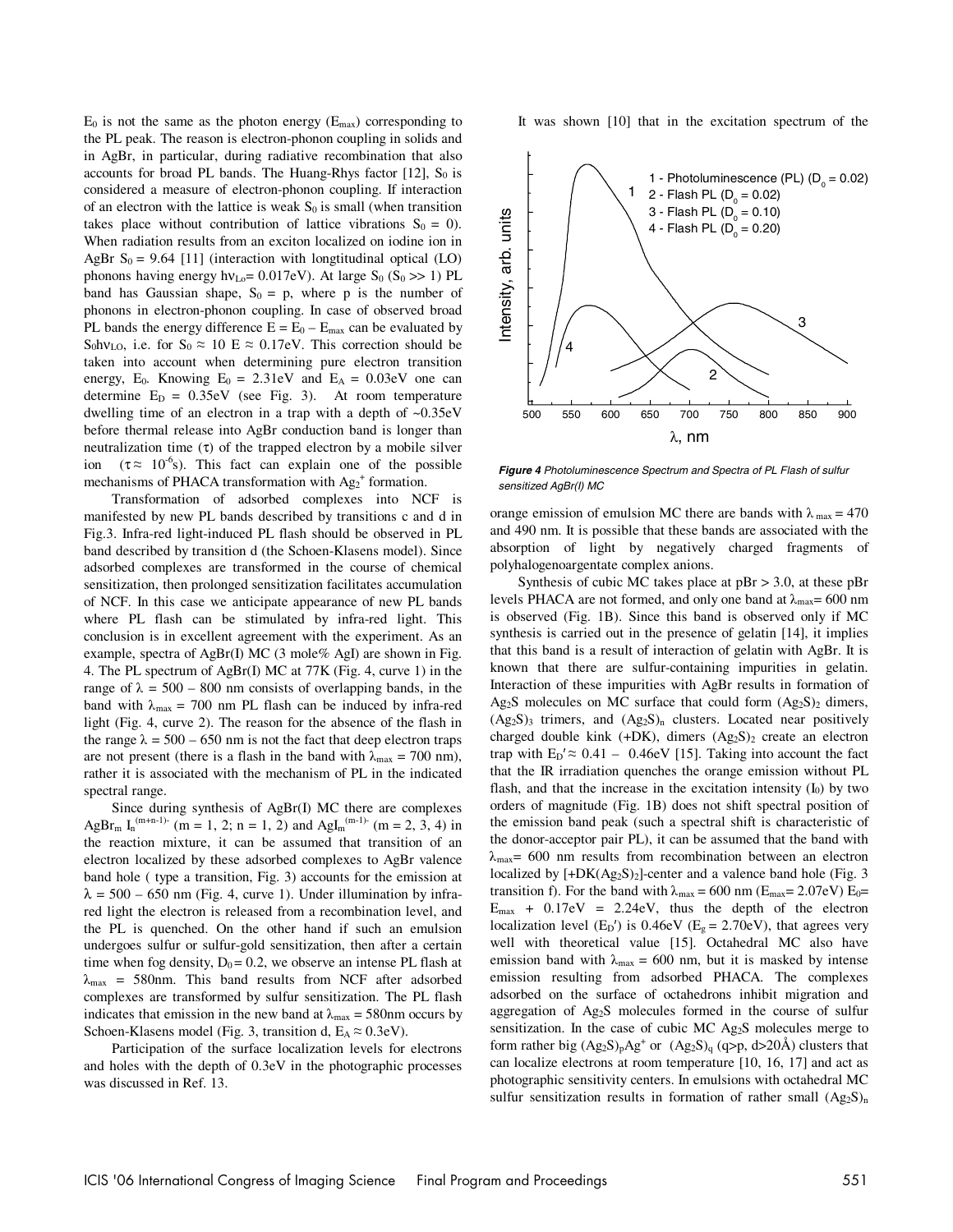clusters (n  $\geq$  4, d<20Å [18], (Ag<sub>2</sub>S)<sub>n</sub> clusters are hole traps [10]), and  $[+DK(Ag_2S)_2]$ -centers act as photographic sensitivity centers [15].

Temperature quenching of the PL band with  $\lambda_{\text{max}} = 600 \text{ nm}$ occurs by ionic mechanism with the activation energy  $\varepsilon = 0.11$ eV that corresponds to the translational energy of the interstitial or the surface silver ion (see, e.g. Ref. 10). In this case a localized electron first interacts with such an ion,  $(Ag_{s,i}^+)$  and then - with the hole (h):

$$
[+DK(Ag_2S)_2]e + Ag_{s,i}^+ + h \rightarrow [+DK(Ag_2S)_2]Ag^0 + h
$$

$$
[+DK(Ag_2S)_2Ag]e + Ag_{s,i}^+ + h \rightarrow [+DK(Ag_2S)_2Ag_2] + h, etc.
$$

$$
h + h \rightarrow Br_2
$$

There also appears a new PL band with  $\lambda_{\text{max}} = 750 \text{ nm}$  (E<sub>max</sub>)  $= 1.65$ eV) [10] (Fig. 3 transition g), which can be quenched by the IR light without PL flash. It suggests that such an emission results from recombination of an electron localized by a  $[+DK(Ag<sub>2</sub>S)<sub>2</sub>]Ag<sup>0</sup>$ - or a  $[+DK(Ag<sub>2</sub>S)<sub>2</sub>Ag<sub>2</sub>]$ -center with an AgBr valence band hole. Given  $E_{max} = 1.65eV$ ,  $E_0 = E_{max} + 0.17eV$  and  $E_g = 2.6$ eV (T = 80K), the depth of the electron trap ( $E_D$ <sup>"</sup>) in this case is  $E_D'' = 2.6 - 1.82 = 0.78$ eV (see Fig. 3).

 $[+DK(Ag_2S)_2]Ag^0$ - and  $[+DK(Ag_2S)_2Ag_2]$ -centers are formed during sulfur sensitization of octahedrons (besides  $(Ag_2S)_n$ clusters that are hole traps [10]) due to reducing properties of gelatin. In addition, at later stages of octahedral MC sensitization the concentration of NCF of adsorbed complexes increases (see above). Recombination between the electron localized by a  $[+DK(Ag_2S)_2]Ag^0$ - or a  $[+DK(Ag_2S)_2Ag_2]$ -center and the hole localized by NCF ( $E_D$ <sup>"</sup> = 0.78 eV,  $E_A$  = 0.30 eV, Fig. 3, transition i) accounts for the PL band with  $\lambda_{\text{max}}$  = 900-920 nm that was observed experimentally [19].

#### **Conclusions**

Our results indicate that the PHACA adsorbed on MC surface play an important role in the PL of the AgBr octahedral MCs. These complexes can be transformed in two cases: (i) after the capture an electron from a reducer and (ii) after the interaction of Ag+ , within the complex, with a sulfur sensitizer. The negatively charged fragments formed after such a transformation are efficient hole traps. It is plausible that these fragments act as so called R-centers (see, e.g. Ref. 20) in octahedral MC. The presence of the adsorbed complexes on MC surface inhibits lateral diffusion of the Ag2S molecules created in the course of sulfur sensitization. Hence, in the case of octahedral MC,  $(Ag_2S)_{2}$ dimers situated near a positively charged double kink,  $[+DK(Ag<sub>2</sub>S)<sub>2</sub>]$ , [15] can serve as sensitivity centers (the increase in the luminescence intensity at 600nm during sulfur sensitization is described in Ref. 21). Since conditions of cubic MC synthesis are such that the adsorbed PHACA are not formed, lateral diffusion of Ag2S molecules created in the course of sulfur sensitization is not hindered, and they merge to form  $(Ag_2S)_pAg^+$ or  $(Ag_2S)_q$  (q>p, d>20Å) clusters that are electron traps [10, 16, 17] and act as sensitivity centers. In this case the PL band with  $\lambda_{\text{max}} = 900$ nm is due to the  $(Ag_2S)_p$  clusters [10]. Hence, there is no "universal" model for a sensitivity center – different emulsion types can have different impurity centers acting as sensitivity centers.

NCF formed after transformation of adsorbed complexes can play an important role in spectral sensitization of photographic emulsions via participation in reductive processes of photoexcited molecules or aggregates of some dyes or in regeneration of ionized dye molecules or their aggregates.

#### **References**

- [1] E. Klein, E. Moisar, Bensenges Phys. Chem., 67, 349, 949 (1963).
- [2] C.R. Berry, D.S. Skillman, a) Phot. Sci. Eng., 6, 159, (1962); 8, 65 (1964); b) J. Photogr. Sci., 16, 137 (1968).
- [3] E. Moisar, J. Photogr. Sci., 16, 102 (1968); Phot. Sci. Eng., 25, 45 (1981).
- [4] S.S. Collier, Phot. Sci. Eng., 23, 113 (1979) and references therein.
- [5] V.M. Belous, V.I. Tolstobrov, V.P. Churachov, V.V. Suvorin, Zh.
- Nauch. Prikl. Foto i Kinematografii, 22, 390 (1977). [6] C.R. Berry, Phot. Sci. Eng., 18, 4 (1974).
- [7] R.C. Baetzold, J. Imaging Sci. Technol., 43, 30 (1999).
- [8] P.Gutta, R. Hoffman, Proceeding ICIS, 2002, Tokio, p.214
- [9] T. Tasaka, M. Murofushi, T. Tani, J. Imag. Sci. Technol., 47, 463 (2003).
- [10] V.M. Belous, J. Imaging Sci. Technol., 41, 85 (1997).
- [11] W. Czaja, A.Baldereschi, Bericht der Frühjahrstagung der Schweizerichen Physikalischen Gesellschaft, 50, 606 (1977).
- [12] K. Huang, and A. Rhys, Proc. Roy. Soc., A204, 406 (1950).
- [13] V.M. Belous, J. Imaging Sci. Technol., 43, 1 (1999).
- [14] V.M. Belous, Advanc. Imaging Sci. (Russian), 25, 5 (1989).
- [15] R.C. Baetzold, J. Imaging Sci. Technol., 45, 247 (2001).
- [16] V.P. Oleshko, R.H. Gijbel, V.M. Belous, W.A. Jacob, M.V. Alfimov, ICIS Proceedings, Antwerp, p. 275 (1998).
- [17] S.H. Ehrlich, J. Imag. Sci. Technol., 37, 73 (1993).
- [18] H. Mifune, M. Mizuno, Y. Toyama, T. Shiozawa, J. Okuda, J. Imaging Sci. Technol., 46, 262 (2002).
- [19] H. Kanzaki, Y. Tadakuma, J. Phys. Chem. Solids, 58, 221 (1997).
- [20] T. Tani, J. Imaging Sci. Technol., 48, 278 (2004).
- [21] V.M. Belous, L.P. Melnichuk, K.V. Chibisov, Dokl. AN SSSR, 172, 1357 (1967); 175, 349 (1967); 182, 862 (1968); 193, 1087 (1970).

### **Author Biography**

*Vitaliy M. Belous graduated from Odessa National University, Ukraine in 1958. He received his Candidate of Science (Ph.D.) in 1964 and Doctor of Science in 1971. V.M. Belous is a Professor Emeritus at Scientific Research Institute of Physics of Odessa National University of Ukraine.*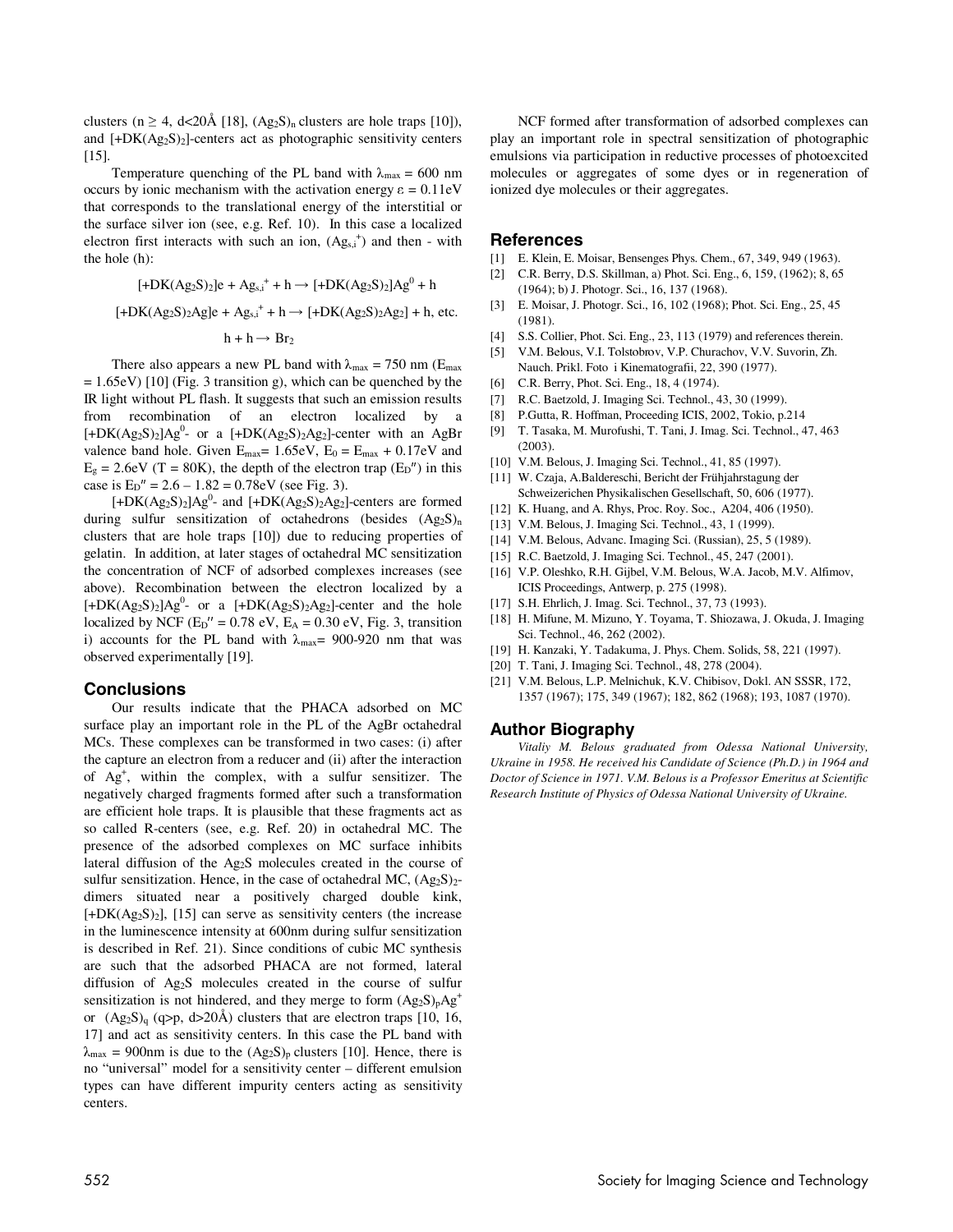# **The Effect of Iodide on Silver Centers Formation in AgBr (111) and AgBrI (111) Microcrystals**

**Tatiana V. Morozova, Ivan P. Trunov, Natalya V. Gerasimchuk, Nadejda S. Zvidentsova, Lev V. Kolesnikov; Kemerovo State University; Kemerovo, Russia**

### **Abstract**

*One of the major factors determining the AgBr microcrystal photosensitivity is impurity of iodine ions. Increasing photosensitivity, impurity of iodine ions effect on crystallization kinetics, size and shape of forming crystals. These aspects of iodide effect on the AgBr microcrystal surface have been studied rather well. At the same time the correlation of photosensitivity and other characteristics of photographic properties of emulsion with the way of the iodide distribution in AgBrI mixed microcrystals are not scrutinized. This paper shows the research of AgBr and AgBrI microcrystal surface with iodide concentration (0.25 – 3 mol. %) by the electron-microscope method and the properties of silver center formation on the primitive microcrystal surface and after the maturation stage.* 

### **Introduction**

Silver halide photography has a long and favorable history and is a striking example of using scientific progress in technology. In spite of progress of digital aids of data logging, the systems of logging based on silver halides (AgHal) still dominate in medicine, geodesy and space observation, as these systems have good image quality and sensitive potential. As a rule, because of these advantages photomaterials based on AgHal found new areas of application. Modern fast emulsions consist of silver halide mixtures (mostly silver bromide and silver iodide). Last time various combinations of halide composition (not only concentrations of co-crystallizing halides, but topography of their distribution and ways of combination) become one of the effective factors of photographic process management in all stages. Iodide ion plays a significant role in making latent image. One effect of iodide ions to influence emulsion sensitivity is light energy absorption increase. The other effect of iodide ions is connected with latent image creation effectiveness [1]. Kasado revealed when iodide content increased, the concentration of interstitial silver ions increased too. Bert, Takada and Peng deduced when iodide content changed from 1 to 4 mol. %, ionic conduction of AgBrI microcrystals rose slowly. As iodide content increased from 4 to 12 mol. %, as ionic conduction rose linearly. If iodide content continued growing, ionic conduction didn't rise.

When iodide content is  $6 - 10$  mol. %, a large number of interstitial silver ions compete in capturing photoelectron, therefore a lot of pre- and sub-centers are formed, causing latent image creation effectiveness decrease. When iodide content is more than 10 mol. %, concentration of interstitial silver ions rises while light energy absorption increases, rising amount of photoelectrons so that latent image creation effectiveness increases slightly.

The conclusions of the papers aimed at examining the photographic systems of data logging showed that researchers focused close attention to a common problem of increasing photoprocess effectiveness. However, in spite of practical progress many questions have to be discussed. Moreover, a number of questions concerning materials based on silver halides have been investigated a little.

This paper aims to investigate the surface of AgBr (111) and AgBrI (111) microcrystals and peculiarity of silver center formation on the surface of AgBrI microcrystals by the electron – microscope method.

## **Experimental Technique**

To solve experimental problems we synthesized AgBr emulsive microcrystals of octahedral habitus of 0.7 *µ*m by the controlled double jet crystallization method. The obtained emulsion was processed in KI solution (converting) under iodide concentration  $0.25 - 3$  mol. % during 15 min. under 52°C. Then we selected a sample for the electron-microscope analysis. The rest has been subjected to chemical maturation by the spontaneous sensitization procedure (without intake of any photographically active agents) for 3 hours. To make electron-microscope analysis we released the microcrystals from gelatine by the way of enzyme split in protease aqueous solution under  $pH = 10$ . The residue obtained under hydrolyzation was centrifuged, deposited on the object-plate and dried. We divided the samples into some groups and examined:

- 1. distribution of concentration centers by the delayed development method before and after the maturation of AgBrI microcrystals;
- 2. distribution of concentration centers by the photographic decoration before and after the maturation of AgBrI microcrystals.

Then we made coal replicas which were detached by us from the object – plate by the hydrofluoric acid etch. After that we washed out the replica with distilled water several times. Further we dissolved AgBrI microcrystals in 15 % sodium thiosulfate solution. We caught and deposited the washed out replica on the object – net. We viewed the replicas with the help of the electron microscope.

#### **The Obtained Results and Discussion**

We observed a large amount of fine – dyspersated silver particles of 6 – 20 nm on the surface of primitive AgBr microcrystals when using diluted 1:100 developer. The particles were distributed freely all along the surface without any clusters; the concentration of silver particles was up to  $1.4 \times 10^{10}$  cm<sup>-2</sup>. We could see particles of various sizes on the surface of the developed AgBrI microcrystals. Those particles started growing nearby peaks and edges of the microcrystals. The concentration of silver particles was  $10^{10}$  cm<sup>-2</sup>. When using diluted 1:100 developer we could see increase in the number of particles and their size on the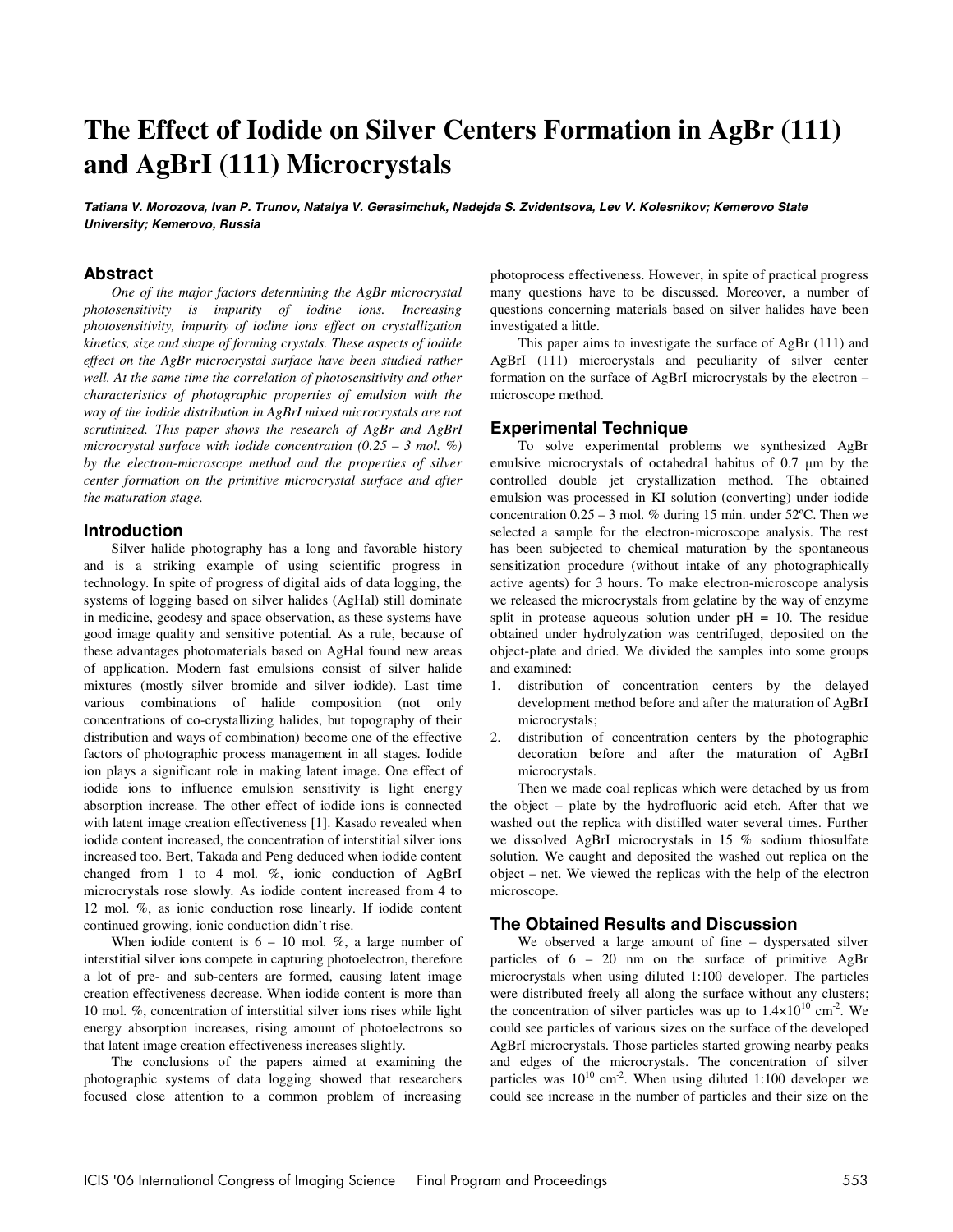surface of the exposed AgBrI microcrystals (in comparison with the developed but not preliminary exposed AgBr (111) microcrystals). At the same time particles on the faces of AgBrI microcrystals were distributed evenly all along the surface with a small setback from the edges of the microcrystals. The concentration of silver particles was up to  $1.9 \times 10^{10}$  cm<sup>-2</sup> (Table 1).

Table 1. The number of Ag particles 10<sup>10</sup> cm<sup>-2</sup> revealed on the **surface of microcrystals depending on the iodide concentration and particle maturation time under development and exposition** 

| Maturation | lodide concentration, mol. % |      |      |     |     |     |     |  |  |  |
|------------|------------------------------|------|------|-----|-----|-----|-----|--|--|--|
| time       |                              | 0.25 | 0.75 | 1.0 | 1.5 | 2.0 | 3.0 |  |  |  |
| Primitive  | 1.9                          | 1.2  | 1.4  | 2.5 | 2.5 |     | 3.4 |  |  |  |
| 1 hour     | 3.1                          | 2.8  | 2.6  | 2.8 |     |     |     |  |  |  |
| 2 hour     | 3.7                          | 2.6  | 2.5  | 2.5 | -   |     |     |  |  |  |
| 3 hour     | 3.5                          | 2.3  | 2.7  | 2,4 | 2.4 | 2.6 | 3.1 |  |  |  |

To reveal active zones on the surface of AgBr and AgBrI microcrystals after maturation we developed them in diluted 1:100 developer. Finally, we could see fine – dyspersated round-shaped silver particles of 9 – 20 nm, distributed all along the surface of microcrystals. The concentration of silver particles was from  $2.1\times10^{10}$  cm<sup>-2</sup> to  $2.8\times10^{10}$  cm<sup>-2</sup> (Table 2) depending on maturation time.

Table 2. The number of Ag particles 10<sup>10</sup> cm<sup>-2</sup> revealed on the **surface of microcrystals depending on the iodide concentration and particle maturation time under development**

| Maturation | lodide concentration, mol. % |      |      |     |     |  |     |  |  |
|------------|------------------------------|------|------|-----|-----|--|-----|--|--|
| time       |                              | 0.25 | 0.75 | 1.0 | 1.5 |  | 3.0 |  |  |
| Primitive  | 1.4                          |      |      | 1.0 |     |  | -   |  |  |
| 1 hour     | 2.1                          | 2.0  | 1.2  | 1.3 |     |  | -   |  |  |
| 2 hour     | 2,5                          | 1.5  | .4   | 1.6 |     |  |     |  |  |
| 3 hour     | 2.5                          |      | 1.6  | 0.6 |     |  |     |  |  |

After AgBrI microcrystals had been developed we could see silver particles distributed stochastically on the surface of the microcrystals. The size of silver particles was  $9 - 27$  nm. The concentration of silver particles changed from  $1.5 \times 10^{10}$  cm<sup>-2</sup> to  $2.2 \times 10^{10}$  cm<sup>-2</sup> (Table 2) depending on maturation time and iodine concentration in the initial emulsion. When using diluted 1:100 developer we could observe increase in the number of particles and their size on the surface of the exposed AgBrI microcrystals (in comparison with the developed but not preliminary exposed AgBr (111) and AgBrI (111) microcrystals). At the same time silver particles were distributed rather evenly all along the surface of AgBr microcrystals. The concentration of silver particles changed from  $3.0\times10^{10}$  cm<sup>-2</sup> to  $3.7\times10^{10}$  cm<sup>-2</sup> (Table 1) depending on maturation time. On the surface of AgBrI microcrystals silver particles were distributed stochastically, varying in their size from 9 nm (in the center of the microcrystals) to 22 nm (on the edges of the microcrystals). The concentration of silver particles changed from  $2.4 \times 10^{10}$  cm<sup>-2</sup> to  $3.2 \times 10^{10}$  cm<sup>-2</sup> (Table 1) depending on maturation time. When the samples were exposed, we could make conclusion that as soon as we increased iodide concentration in the initial emulsion, silver particles began growing. The maximum number of silver particles could be seen at the maximum iodide concentration (2 %). The number of silver particles didn't change and was approximately  $2.5 \times 10^{10}$  cm<sup>-2</sup> at the surface of microcrystals selected at their different maturation stages. The results obtained in this work were comparable with sensitometric data. When we put AgBr microcrystals in KI solution, we might observe photosensitivity fall at small iodine concentration. If to continue increasing KI concentration in the solution, photosensitivity rose. A small rise in photosensitivity could be seen at iodide concentration 2 mol. %, but as soon as we increased iodide concentration in the emulsion, photosensitivity fell (Figure 1).



**Figure 1**. Dependence of photosensitivity level from iodide concentration for primitive and spontaneous-sensitive emulsive AgBr microcrystals (d = 0.7 *µ*m) put in KI solution.

We might see the same trend in our experimental data (Table 1). It should be noted that fog level decreased in comparison with pure AgBr emulsion all over the range of iodide concentration. Decrease of maximum photosensitivity under increase of iodine concentration above 2 % might be connected with etching iodide effect on AgBr microcrystals. It was well known that etching occurred mostly on defective zones of the microcrystal and it caused photosensitivity fall. Iodide admixture addition also facilitated photosensitivity rise at spontaneous sensitization stage (Figure 1, table 1).

Therefore, we may conclude that iodine ions make considerable impact on the rise of crystal lattice defects. Iodide addition increases concentration of interstitial silver ions which rise concentration of silver ion holes. It means that photoelectrons are captured easily and photosensitivity decreases.

## **The Main Results and Conclusions**

- 1. We examined the surface of AgBr (111) and AgBrI (111) microcrystals with iodine content from 0.25 to 3 mol. %, and peculiarity of silver center formation on the surface of primitive microcrystals and after their maturation stage by the electron – microscope method.
- 2. The surface of primitive AgBr (111) and AgBrI (111) microcrystals has approximately  $10^{10}$  cm<sup>-2</sup> concentration centers, where silver particles can be formed under photolysis and development.